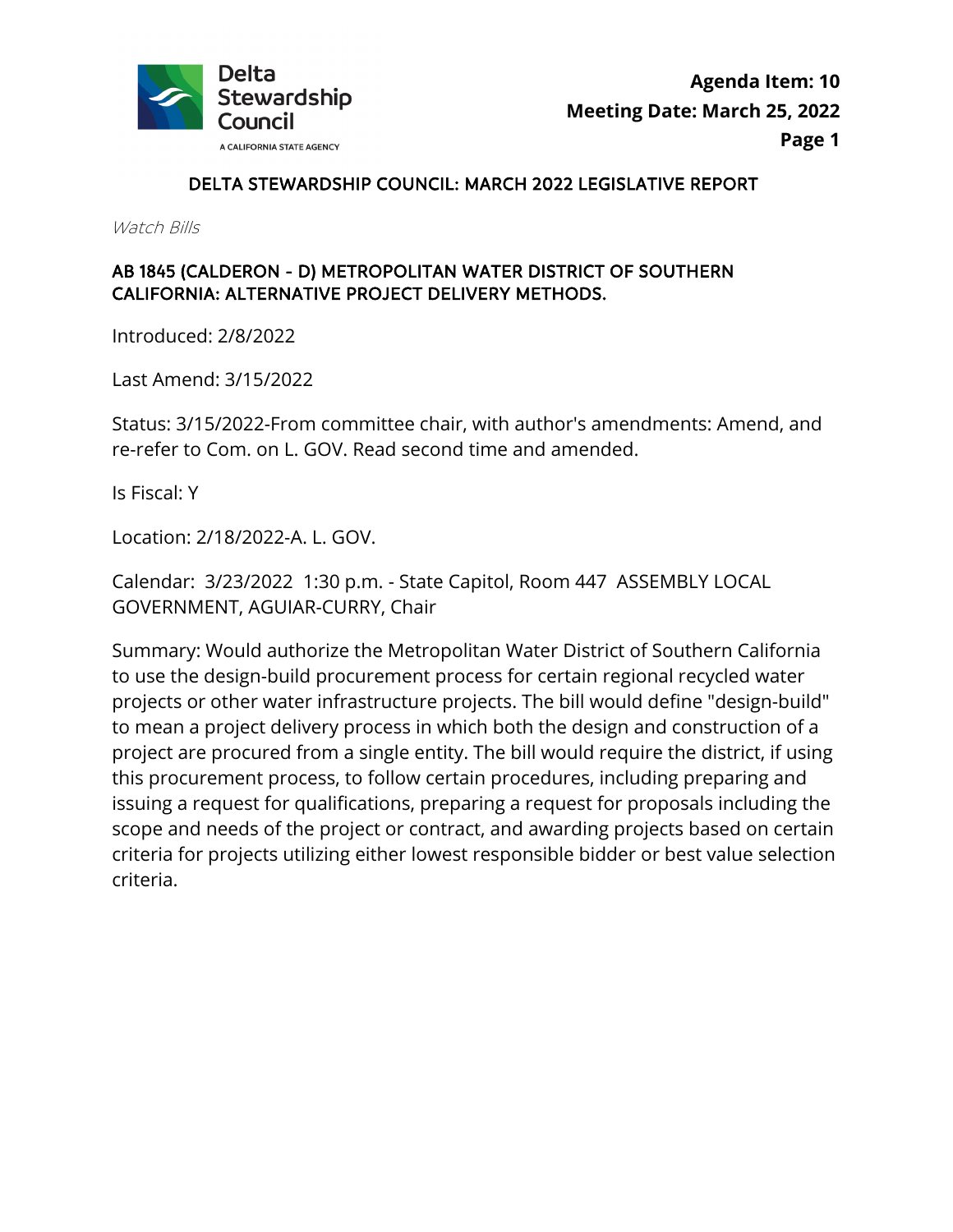## AB 1996 (COOLEY - D) STATE GOVERNMENT: ADMINISTRATIVE REGULATIONS: REVIEW.

Introduced: 2/10/2022

Status: 2/18/2022-Referred to Com. on A. & A.R.

Is Fiscal: Y

Location: 2/18/2022-A. A. & A.R.

 Calendar: 3/23/2022 9 a.m. - State Capitol, Room 437 ASSEMBLY ACCOUNTABILITY AND ADMINISTRATIVE REVIEW, PETRIE-NORRIS, Chair

 These rulemaking provisions of the act require the Office of Administrative Law and the state agency proposing to adopt, amend, or repeal a regulation to review the would require each state agency to, on or before January 1, 2026, review that Summary: The Administrative Procedure Act, in part, authorizes various state entities to adopt, amend, or repeal regulations for various specified purposes. proposed changes for, among other things, consistency with current state regulations. Current law requires the office to initiate a priority review of existing regulations when requested by a committee of the Legislature, as specified. This bill agency's regulations, identify any regulations that are duplicative, overlapping, inconsistent, or out of date, to revise those identified regulations, as provided, and report to the Legislature and Governor, as specified. The bill would repeal these provisions on January 1, 2027.

# AB 2101 (FLORA - D) WHOLE ORCHARD RECYCLING PROJECTS: CARBON OFFSETS.

Introduced: 2/14/2022

Status: 2/24/2022-Referred to Com. on NAT. RES.

Is Fiscal: Y

Location: 2/24/2022-A. NAT. RES.

Summary: The California Global Warming Solutions Act of 2006 designates the State Air Resources Board as the state agency charged with monitoring and regulating sources of emissions of greenhouse gases. The state board is required to ensure that statewide greenhouse gas emissions are reduced to at least 40% below the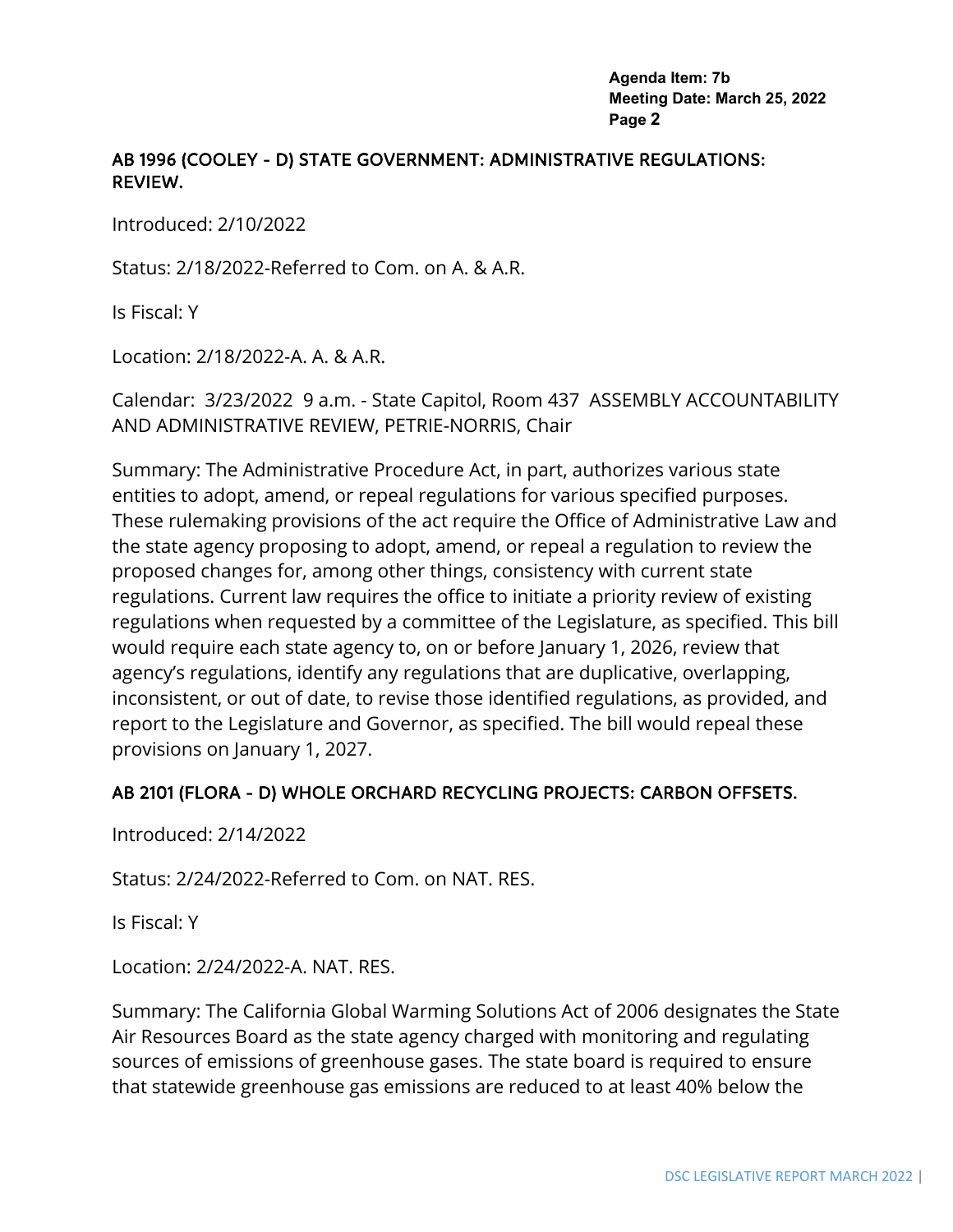1990 level by 2030. The act requires the state board, on or before January 1, 2011, to adopt greenhouse gas emissions limits and emissions reduction measures by regulation to achieve the maximum technologically feasible and cost-effective reductions in greenhouse gas emissions in furtherance of achieving the statewide greenhouse gas emissions limit. The act authorizes the state board to include the use of market-based compliance mechanisms in regulating greenhouse gas emissions. This bill would establish, for purposes of compliance with the act, the amount of offset credits attributable to a whole orchard recycling project.

## AB 2108 (RIVAS - D) WATER POLICY: ENVIRONMENTAL JUSTICE: DISADVANTAGED AND TRIBAL COMMUNITY REPRESENTATION

Introduced: 2/14/2022

Last Amend: 3/15/2022

Status: 3/15/2022-From committee chair, with author's amendments: Amend, and re-refer to Com. on E.S. & T.M. Read second time and amended.

Is Fiscal: Y

Location: 2/24/2022-A. E.S. & T.M.

 Calendar: 3/22/2022 1:30 p.m. - State Capitol, Room 444 ASSEMBLY ENVIRONMENTAL SAFETY AND TOXIC MATERIALS, QUIRK, Chair

 of 5 members appointed by the Governor, including one member who is not quality relating to irrigated agriculture. This bill would require that one of the water supply and water quality relating to disadvantaged or tribal communities. The Summary: Current law establishes the State Water Resources Control Board (state board) in the California Environmental Protection Agency. The state board consists required to have specialized experience. Current law requires one of those members, excluding the member who is not required to have specialized experience, to additionally be qualified in the field of water supply and water persons appointed by the Governor to the state board be qualified in the field of bill would also require that at least one person appointed to each regional board have specialized experience to represent disadvantaged or tribal communities.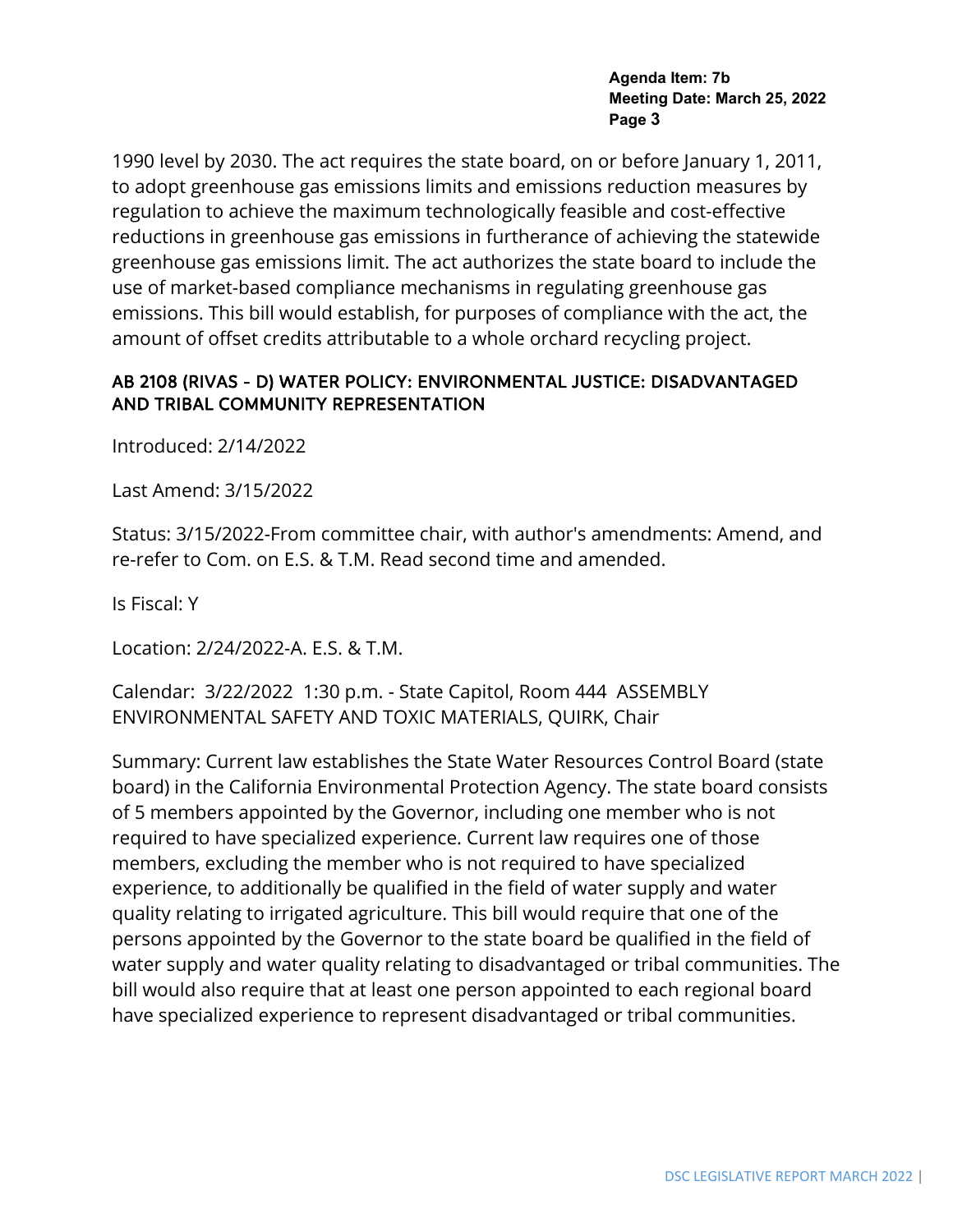### SB 230 (PORTANTINO - D) STATE WATER RESOURCES CONTROL BOARD: CONSTITUENTS OF EMERGING CONCERN PROGRAM.

Introduced: 1/19/2021

Status: Passed Senate (37-0)

Location: 1/26/2022-A. Desk

Summary: Would require the State Water Resources Control Board to establish, maintain, and direct a dedicated program called the Constituents of Emerging Concern in Drinking Water Program for 5 years to assess the state of information and recommend areas for further study on, among other things, the occurrence of constituents of emerging concern (CEC) in drinking water sources and treated drinking water. The bill would require the state board to convene, by an unspecified date, the Science Advisory Panel for 3 years to review and provide recommendations to the state board on CECs for further action, among other duties. The bill would require the state board to provide a final report to the Legislature by June 1, 2026, on the work conducted by the panel.

## SB 901 (PAN - D) FLOOD PROTECTION: CITY OF WEST SACRAMENTO FLOOD RISK REDUCTION PROJECT.

Introduced: 2/1/2022

Last Amend: N/A

#### Status: S. Natural Resources and Water

 Sacramento Bypass, and Sacramento River, which was adopted and approved by a specific act of the United States Congress in 2016, at an estimated cost to the state Summary: Existing law provides for state cooperation with the federal government in the construction of specified flood control projects. Existing law adopts and authorizes federally adopted and approved projects, including a project for flood control along the American and Sacramento Rivers, at an estimated cost to the state of the sum that may be appropriated by the Legislature for state participation upon the recommendation and advice of the Department of Water Resources or the Central Valley Flood Protection Board. This bill would adopt and approve the West Sacramento Project for flood risk reduction along the Yolo Bypass, of the sum that may be appropriated by the Legislature for state participation, upon the recommendation and advice of the department or the board.